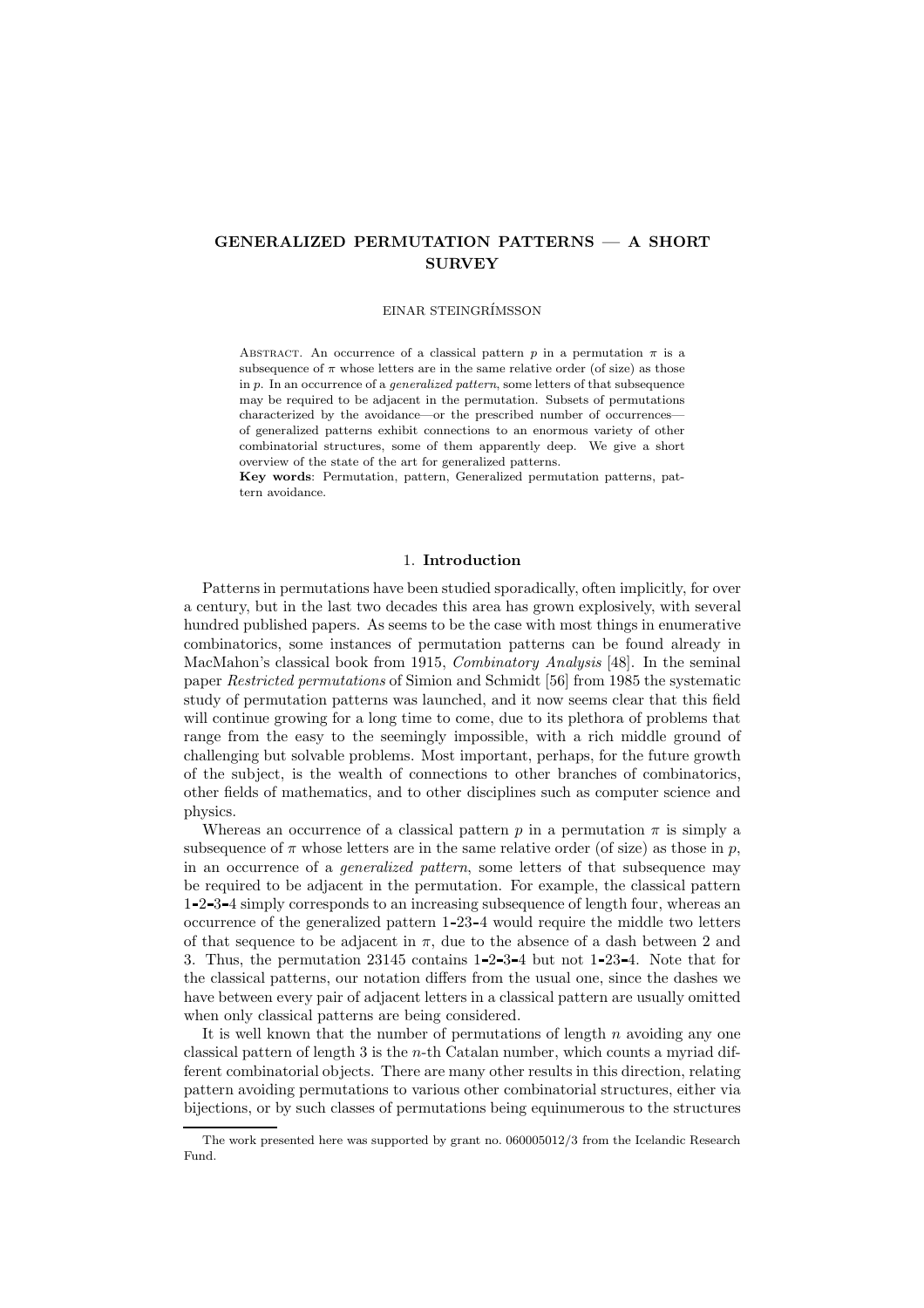in question without there being a known bijection. Counting permutations according to the number of occurrences of generalized patterns one comes up with a vast array of known sequences, such as the Euler numbers, Stirling numbers of both kinds, Motzkin numbers, Entringer numbers, Schröder numbers, Fibonacci numbers, Pell numbers and many more. Also, one often finds lesser known sequences that are nevertheless related to known structures, such as directed animals, planar maps, permutation tableaux, various kinds of trees and involutions in  $S_n$ , to name a few. Thus, generalized patterns provide a significant addition to the already sizable flora of classical patterns and their connections to other combinatorial structures.

In fact, due to their great diversity, the non-classical generalized patterns are likely to provide richer connections to other combinatorial structures than the classical ones do. Supporting this is the fact that the recently proved Stanley-Wilf conjecture—which gives a strong bound for the growth rate of the number of permutations of length n avoiding a classical pattern—does not hold for some generalized patterns.

This paper is organized as follows: In Section 2 we introduce definitions and in Section 3 we mention implicit appearances of generalized patterns in the literature. In Sections 4 and 5 we survey what is known about the avoidance of generalized patterns of length three and four, respectively. In Section 6 we give some examples where generalized patterns have shown up in very different contexts, establishing connections to various other combinatorial structures, some of which seem quite deep. Section 7 lists several instances of so-called barred patterns that turn out to be equivalent to generalized patterns and Section 8 deals with asymptotics for avoidance of generalized patterns. Finally, in Section 9, we mention some further generalizations of the generalized patterns.

## 2. Some definitions

If a permutation  $\pi = a_1 a_2 \dots a_n$  contains the pattern 1-23 then clearly the reverse of  $\pi$ , that is  $a_n a_{n-1} \ldots a_1$ , contains the reverse of 1-23, which is the pattern 32 1. Since taking the reverse of a permutation is a bijection on the set of permutations of length  $n$ , the number of permutations avoiding a pattern  $p$  equals the number of permutations avoiding the reverse of  $p$ . More generally, the distribution—on the set of permutations of length  $n$ —of the number of occurrences of a pattern  $p$  equals the distribution for the reverse of  $p$ . The same is true of the bijection sending a permutation  $\pi = a_1 a_2 ... a_n$  to its *complement*  $\pi^c = b_1 b_2 ... b_n$ , where  $b_i = n + 1 - a_i$ . (When we take the complement of a pattern we leave the dashes in place, so the complement of  $1-342$  is  $4-213$ .) These two transformations, together with their compositions, generate a group of order 4 on the set of patterns, and we say that two patterns belong to the same *symmetry class* if one is transformed into the other by an element of this group. As an example, the patterns  $2-31$ ,  $2-13$ ,  $13-2$ and 31-2 form an entire symmetry class.<sup>1</sup>

Clearly, two patterns in the same symmetry class have the same properties with respect to the number of permutations avoiding them, and more generally when it comes to the number of permutations with  $k$  occurrences of a pattern, for any  $k$ . However, it does happen that two patterns not belonging to the same symmetry class have the same avoidance. Thus, two patterns are said to belong to the same Wilf class if they have the same avoidance, that is, if the number of permutations of length  $n$  that avoid one is the same as that number for the other. Clearly, a Wilf class is a union of symmetry classes (if we define both as equivalence classes).

<sup>&</sup>lt;sup>1</sup>In the case of classical patterns, taking the inverse of a pattern is well defined and preserves avoidance, so patterns that are each other's inverses belong to the same symmetry class. This is not the case for generalized patterns.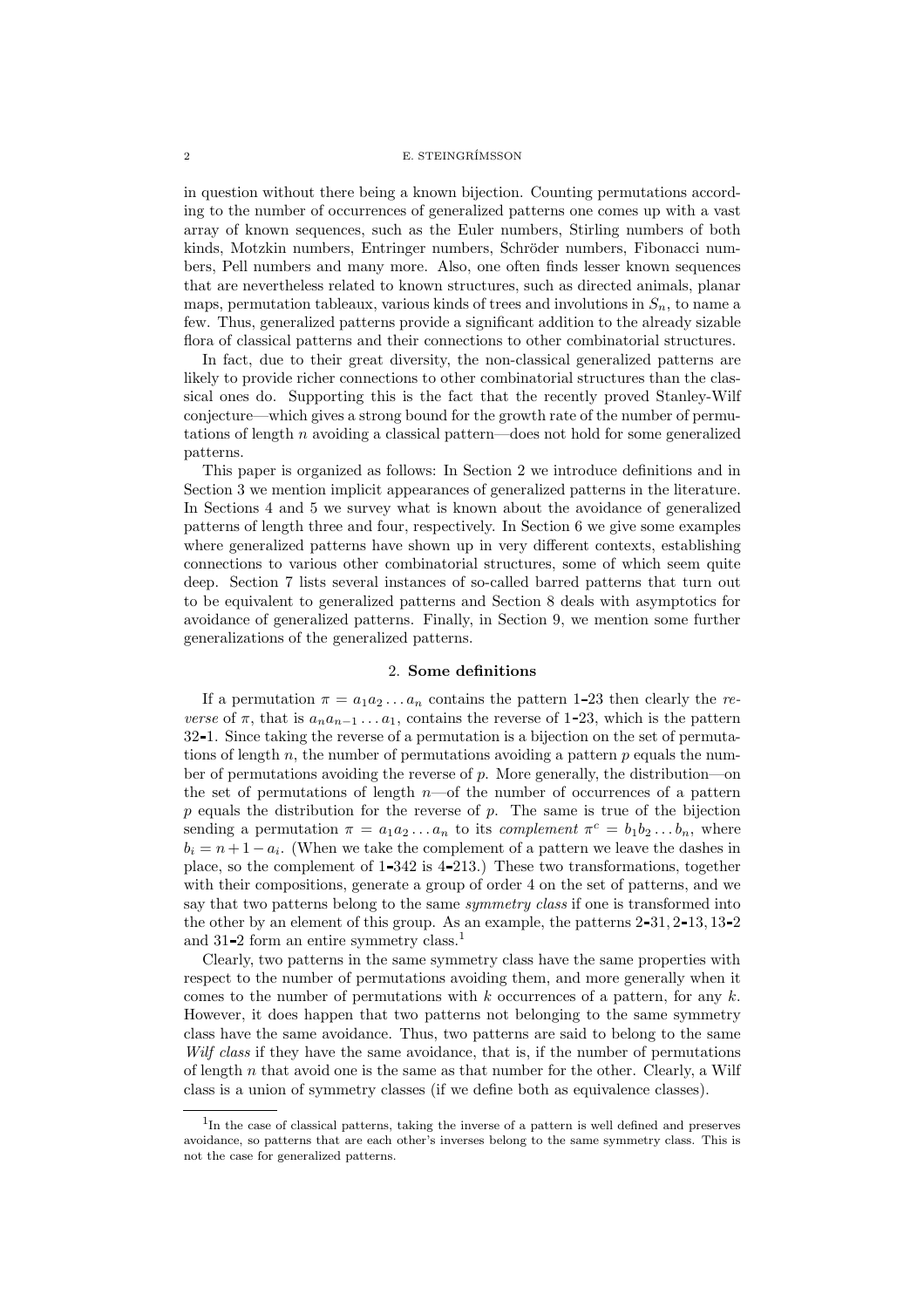For example, although the classical patterns of length 3 belong to two symmetry classes (represented by  $1-2-3$  and  $1-3-2$ , respectively), they all belong to the same Wilf class, since their avoidance is given by the Catalan numbers. For classical patterns, much is known about Wilf classes for patterns of length up to 7, but a general solution seems distant. For the generalized patterns, much less is known. The best reference to date is probably [18]. As an example, the patterns 1 23 and 1 32 belong to the same Wilf class (the avoidance counted by the Bell numbers in both cases) but not the same symmetry class.

#### 3. Generalized patterns in the literature

Generalized patterns have shown up implicitly in the literature in various places, and subsets of these have been studied in some generality. Namely, Simion and Stanton  $[57]$  essentially studied the patterns  $2-31$ ,  $2-13$ ,  $31-2$ , and  $13-2$  and their relation to a set of orthogonal polynomials generalizing the Laguerre polynomials, and one of these patterns also played a crucial role in the proof by Foata and Zeilberger [31] that Denert's statistic is Mahonian. A permutation statistic is Mahonian if it has the same distribution—on the set of permutations of length  $n$  for each  $n$ —as the number of inversions.

Goulden and Jackson give an exponential generating function (EGF) for the number of permutations avoiding the pattern 123 (no dashes), in the book *Combi*natorial Enumeration [36, Exercise 5.2.17a, p. 310]. The formula is

$$
\left(\sum_{n\geq 0} \frac{x^{3n}}{(3n)!} - \sum_{n\geq 0} \frac{x^{3n+1}}{(3n+1)!}\right)^{-1} \tag{1}
$$

Although this does not seem to be mentioned in [36], the obvious generalization holds. Namely, the EGF for the number of permutations avoiding the dashless pattern  $12 \cdots k$  is obtained by replacing 3 by k in (1). It is pointed out in [45, Section 3] that this general result can be obtained through an inclusion/exclusion argument similar to one given in [45].

The dashless patterns of length 3 also appeared earlier, implicitly, as the valleys  $(213 \text{ and } 312)$ , the *peaks*  $(132 \text{ and } 231)$ , the *double ascents* 123 and the *double* descents 321 in a permutation, the study of which was pioneered by Françon and Viennot [33], and which is intimately related to Flajolet's [29] generation of Motzkin paths by means of certain continued fractions. This will be mentioned later, in Section 6, in connection with related, recent developments.

Also, the alternating permutations, which have been studied for a long time [2, 3], are permutations that avoid the patterns 123 and 321, (with the additional restriction that the first two letters of the permutation be in decreasing order; otherwise they are reverse alternating. In fact, this extra restriction is equivalent to the avoidance of the pattern [12) as defined in [4]).

Generalized patterns were first defined explicitly, in full generality, in the paper Generalized permutation patterns and a classification of the Mahonian statistics  $[4]$ , where it was shown that almost all Mahonian permutation statistics in the literature at that time (up to a certain bijective correspondence translating "excedance based" statistics to "descent based" statistics; see [4, 20]) could be written as linear combinations of generalized patterns. All but one of these statistics could be expressed as combinations of patterns of length at most 3. The odd one out was a statistic defined by Haglund [37], which, after translation by the bijection mentioned above, could be expressed as a combination of patterns of length 4 or less (see [4]). Although all the possible Mahonian statistics based on generalized patterns of length at most 3 were listed in [4], proofs were not given that all of them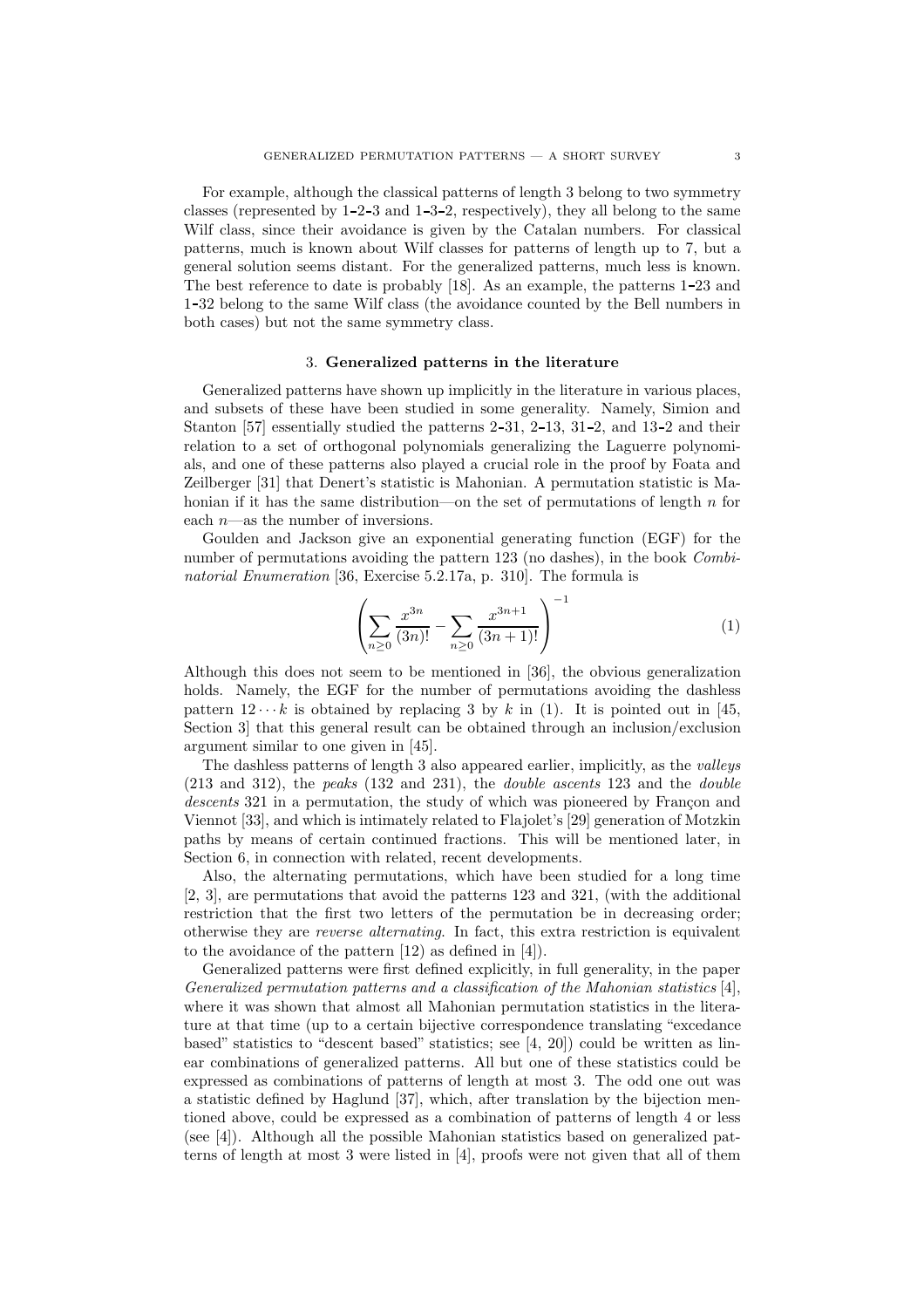were indeed Mahonian. These proofs were later supplied by Foata and Zeilberger [32], who solved some of the conjectures with bijections, but others using the "Umbral Transfer Matrix Method" of Zeilberger [63]. The remaining conjectures in [4], concerning a slight generalization of generalized patterns, were proved bijectively by Foata and Randrianarivony [30].

### 4. Avoidance (and occurrences) of generalized patterns of length 3

The study of avoidance of generalized patterns—along the lines of the work of Simion and Schmidt [56] for the classical patterns—was initiated by Claesson in the paper Generalized pattern avoidance [16], where the enumeration was done for avoidance of any single pattern of length 3 with exactly one dash. These patterns fall into three equivalence classes with respect to avoidance. One of these classes, consisting of the patterns  $2-31$ ,  $2-13$ ,  $31-2$  and  $13-2$ , has the same avoidance as both of the classes of classical patterns of length 3, and thus has avoidance enumerated by the Catalan numbers. In fact, avoiding  $2-31$  is *equivalent* to avoiding  $2-3-1$ , as shown in [16], and likewise for the other three patterns. This is obviously true also for the patterns 21 and 2-1, since the only permutation with no descent and no inversion is the increasing permutation  $123 \ldots n$ . It is shown by Hardarson [38] that this can not occur for patterns of length greater than three, that is, two different patterns of length more than three cannot be avoided by the same permutations. The other two classes of one-dash patterns of length three, consisting of the patterns 1 23 and 1 32 and their respective sets of equivalent patterns, are enumerated by the Bell numbers, counting partitions of sets. This was proved bijectively in each case in [16].

The fact that the Bell numbers count permutations avoiding 1 23 (and some other generalized patterns) has interesting implications. Namely, this shows that the Stanley-Wilf conjecture (proved by Marcus and Tardos [49] in 2004) does not hold for some generalized patterns. This ex-conjecture says that for any classical pattern p the number of permutations of length n avoiding p is bounded by  $C<sup>n</sup>$  for some constant C. This is easily seen to fail for the Bell numbers, whose exponential generating function is  $e^{(e^x-1)}$ . Apart from this, nothing seems to be known about growth rates of the number of permutations avoiding generalized patterns.

That the Bell numbers count the avoidance of 1 23 also implies the falseness for generalized patterns of another conjecture, by Noonan and Zeilberger [52] (but first mentioned by Gessel [34]), that the number of permutations avoiding a classical pattern is polynomially recursive, that is, satisfies a recursion

$$
P_0(n)f(n) = P_1(n)f(n-1) + P_2(n)f(n-2) + \cdots + P_k(n)f(n-k)
$$

where  $k$  is a constant and each  $P_i$  is a polynomial. This conjecture, however, is largely believed to be false even for classical patterns, although a counterexample is still missing.

Claesson [16] also enumerated the avoidance of three classes of pairs of generalized patterns of length 3 with one dash each. These turned out to be equinumerous with non-overlapping set partitions (counted by the Bessel numbers), involutions and Motzkin paths, respectively. Enumerative equivalences among the class of patterns corresponding to non-overlapping partitions, together with the connection to set partitions, naturally led to the definition of monotone partitions in [16].

In [18], Claesson and Mansour then completed the enumeration of permutations avoiding any pair of generalized patterns with one dash each. They also conjectured enumerative results for avoidance of any set of three or more such patterns. These conjectures were proved for sets of size three by Bernini, Ferrari and Pinzani [5],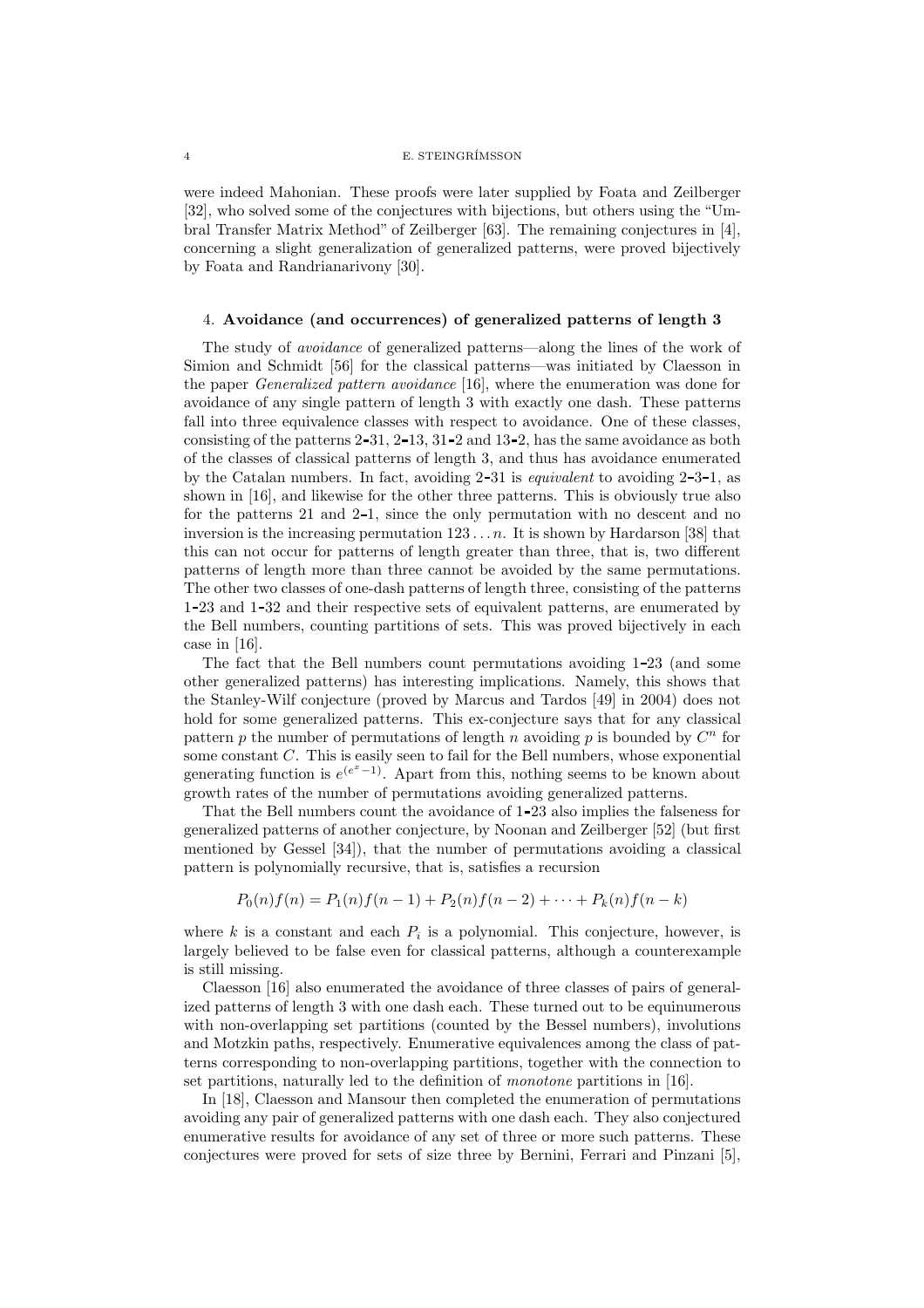and by Bernini and Pergola [7] for the sizes 4, 5 and 6, the remaining sizes being rather trivial.

Elizalde and Noy [28] treated the dashless patterns (which they call "consecutive patterns"), that is, patterns with no dashes, and gave generating functions enumerating permutations according to the number  $k$  of occurrences of a pattern. This is a much stronger result than enumerating permutations avoiding a pattern, which is just the special case  $k = 0$ . In particular, they enumerated the avoidance of both Wilf classes of dashless patterns of length 3, and gave differential equations satisfied by the generating functions for three of the seven Wilf classes of patterns of length 4 (see the next section). As mentioned before, their result in the special case of avoidance of the pattern 123, was obtained already in the book Combinatorial Enumeration by Goulden and Jackson [36, Exercise 5.2.17a].

For subsets of two or more dashless patterns of length 3, Kitaev [41] and Kitaev and Mansour [46, 47] gave direct formulas for almost every case, and recursive formulas for the few remaining ones. Examples of the formulas thus obtained are  $C_k + C_{k+1}$  where  $C_k$  is the k-th Catalan number, the central binomial coefficients  $\binom{2n}{n}$ , and the Entringer numbers, which also count certain permutations starting with a decreasing sequence and then alternating between ascents and descents.

Thus, the avoidance of any set of generalized patterns of length 3 has been understood, in most cases in the sense of explicit formulas or generating functions, or at least in terms of recursively defined functions.

In [17], Claesson and Mansour found the number of permutations with exactly one, two and three occurrences, respectively, of the pattern 2 31. They used the connection between continued fractions and Motzkin paths (see Section 6) that had been used in [20] to give a continued fraction for a generating function counting occurrences of 2 31, among other things. Later, Parviainen [54] showed how to use bicolored Motzkin paths to give a continued fraction counting permutations of length  $n$  according to the number of occurrences of 2-31. He gave an algorithm for finding an explicit formula, and gave this explicit formula (always a rational function in *n* times a binomial coefficient of the form  $\binom{2n}{n-a}$  for each  $n \leq 8$ . Finally, Corteel and Nadeau [22] found a bijective proof of the fact, first proved in [17], that the number of permutations of length  $n$  with exactly one occurrence of 2-31 is  $\binom{2n}{n-3}$ . They exploited the connection between generalized patterns and *permutation* tableaux. For more about that connection, see Section 6.

#### 5. Patterns of length 4

The classical patterns of length 4 fall into three Wilf classes, represented by the patterns  $1-2-3-4$ ,  $1-3-4-2$  and  $1-3-2-4$ . The avoidance of the first two has been solved (the first by Gessel [34], the second by Bóna [8]), but  $1-3-2-4$  still remains to be understood, although some noteworthy progress was recently made by Albert et al. in [1].

For generalized patterns of length 4 (other than the classical ones), the situation is much more complicated than for those of length 3, as is to be expected. There are 48 symmetry classes, and computer experiments show that there are at least 24 Wilf classes, but their exact number does not seem to have been determined yet.

As mentioned above, for the dashless patterns of length 4, Elizalde and Noy [28] gave differential equations satisfied by the generating functions for the number of occurrences of three out of seven Wilf classes, namely the classes containing 1234, 1243 and 1342, respectively. The remaining classes are represented by 2413, 2143, 1324 and 1423. Note that a Wilf class is a class of patterns with the same avoidance, whereas Elizalde and Noy proved that in each Wilf class of dashless patterns of length four, all patterns have the same distribution. That is, the number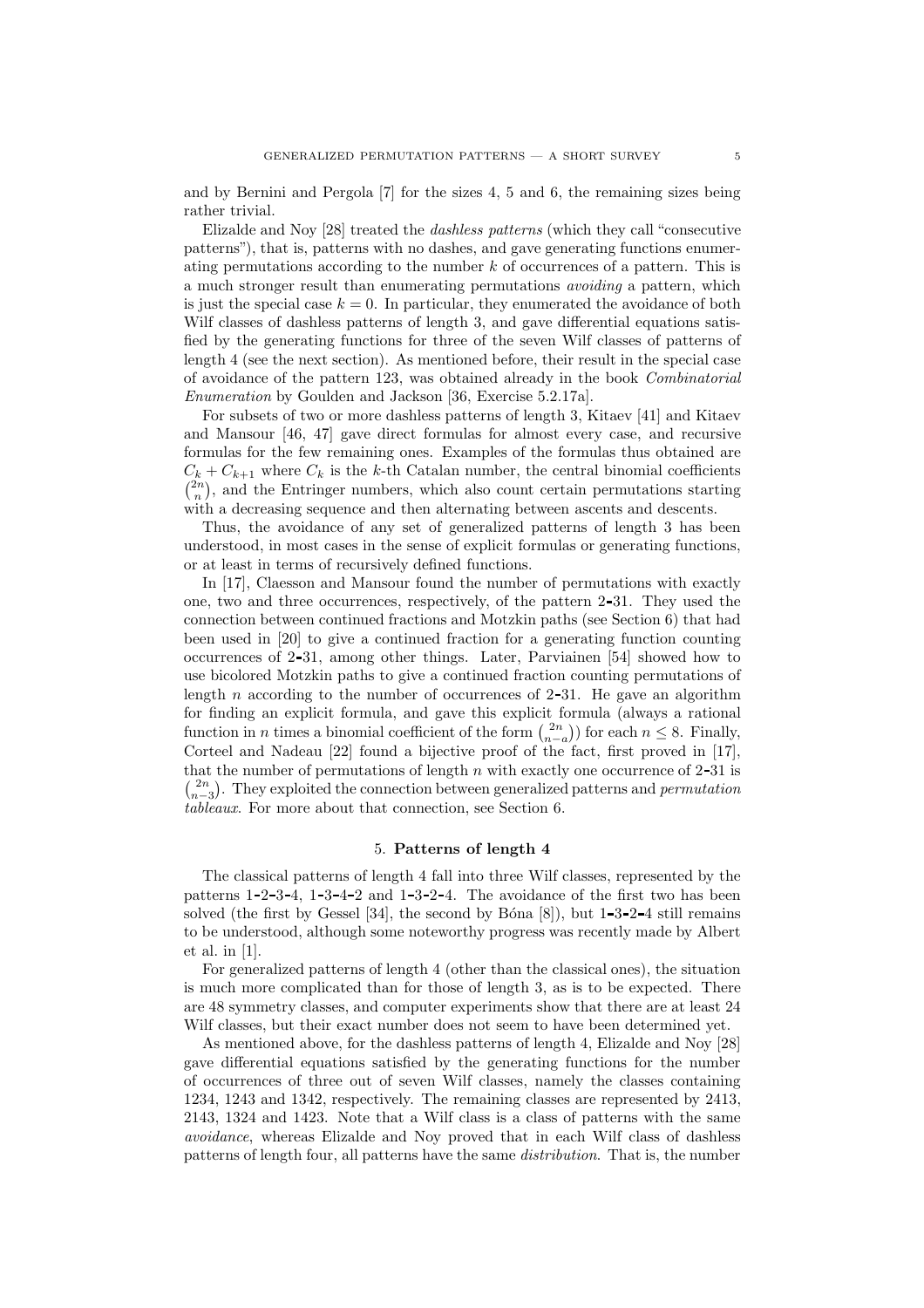of permutations of length  $n$  with  $k$  occurrences of a pattern is the same for two patterns in the same Wilf class in this case, but not in general.

Kitaev [45, Theorem 13] found an expression for the exponential generating function (EGF) for the avoidance of  $\sigma$ -k, where  $\sigma$  is any dashless pattern and k is larger than all the letters in  $\sigma$ , in terms of the EGFs for avoidance of the pattern  $\sigma$ . In particular, if  $\sigma$  is any dashless pattern of length 3, this, together with the results of Elizalde and Noy [28], yields explicit formulas for the EGFs for the avoidance of  $\sigma$ -4, where  $\sigma$  is any dashless pattern of length 3 (although one of these formulas involves the integral  $\int_0^x e^{-t^2} dt$ ). Since there are precisely two Wilf classes for dashless patterns of length 3, this gives the avoidance of two Wilf classes of patterns of length 4.

Also, Callan [14] has given two recursive formulas for the number of permutations avoiding  $31 - 4 - 2$ .

These seem to be all the enumerative results so far for patterns of length 4. For the non-classical patterns we thus have formulas for the avoidance of six Wilf classes out of (at least) 24, whereas for the classical patterns of length 4 there are formulas for two out of three classes. However, there is no reason to assume that the non-classical patterns should be harder to deal with than the classical ones, so explicit results for the avoidance of more such patterns should not be considered out of reach.

#### 6. Generalized patterns appearing in other contexts

In Section 1 we mentioned the connection between dashless patterns as valleys, peaks, etc., in permutations, and Flajolet's [29] generation of Motzkin paths by means of continued fractions. Using results from Flajolet's paper [29], Clarke, Steingrímsson and Zeng  $[20, Corollary 11]$  found a continued fraction capturing, among other things, the distribution of permutations according to the number of occurrences of 2 31. This was made explicit in [17, Corollary 23]. A polynomial formula for the joint distribution of descents and 2-31 was conjectured by Steingrímsson and Williams (unpublished), after Williams [61, Corollary 5.3] had shown that formula to count permutations according to weak excedances and alignments which Williams was studying in connection with so called *permutation tableaux* (for definitions see [58, 61]). This conjecture (part of a much larger conjecture later proved in [58]) was first proved by Corteel [21]. The formula is as follows (see Corollary 30 in [58]):

The number of permutations of length n with  $k-1$  descents and m occurrences of the pattern 2-31 is equal to the coefficient of  $q^m$  in

$$
q^{-k^2} \sum_{i=0}^{k-1} (-1)^i [k-i]^n q^{ki} \left( \binom{n}{i} q^{k-i} + \binom{n}{i-1} \right). \tag{2}
$$

Here,  $[k-i]$  is the q-bracket defined by  $[m] = (1 + q + \cdots + q^{m-1})$ . This is the only known polynomial formula for the entire distribution of a pattern of length greater than 2. The two cases of length 2 correspond to the Eulerian numbers, counting descents, and the coefficients of the q-factorial

$$
[n]! = (1+q)(1+q+q^2)\cdots(1+q+q^2+\cdots+q^{n-1}),
$$

which count permutations according to the number of inversions. A descent is an occurrence of the pattern 21 and an inversion is an occurrence of 2 1.

Moreover, this connection between patterns and permutation tableaux also led to the discovery, by Corteel [21] (see also [23, 24]), of a connection between the permutation tableaux and the partially asymmetric exclusion process (PASEP), an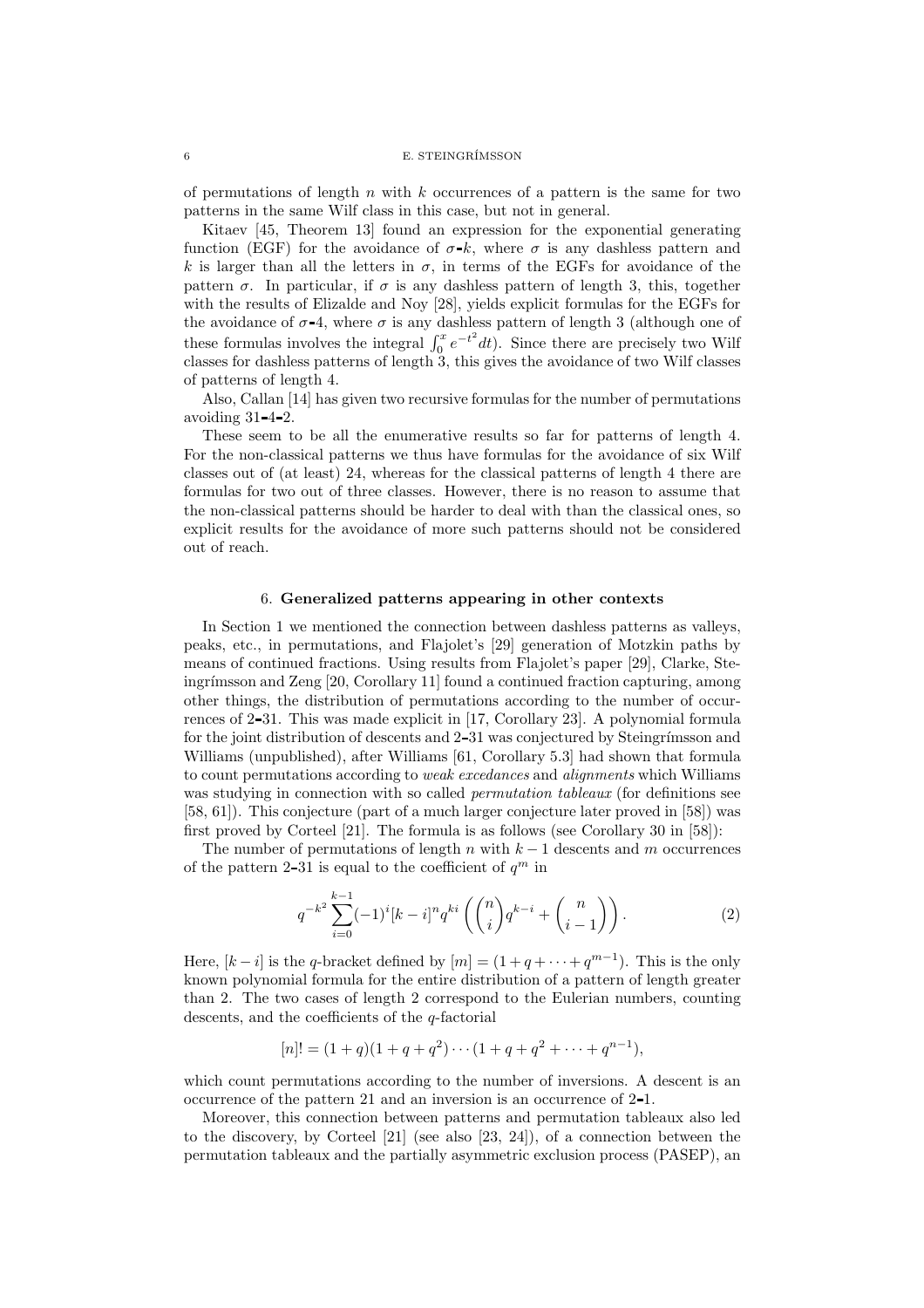important model in statistical mechanics. In particular, the distribution of permutations of length n according to number of descents and number of occurrences of the pattern 2 31 equals a probability distribution studied for the PASEP.

In [19], a bijection is given between the permutations of length  $n$  avoiding both 2-41-3 and 3-1-4-2 on one hand, and so called  $\beta(1,0)$ -trees on the other. The  $\beta(1,0)$ -trees are rooted plane trees with certain labels on their vertices. These trees were defined by Jacquard and Schaeffer [40], who described a bijection from rooted nonseparable planar maps to a set of labeled plane trees including the  $\beta(1,0)$ -trees. These trees represent, in a rather transparent way, the recursive structure found by Brown and Tutte [10] on planar maps. As it turns out, the bijection given in [19] simultaneously translates seven different statistics on the permutations to corresponding statistics on the  $\beta(1,0)$ -trees. In fact, the permutations avoiding 2-41-3 and 3-1-4-2 seem to be more closely related structurally to the  $\beta(1,0)$ -trees—and thus to the planar maps involved—than the two-stack sortable permutations that had previously been shown to be in bijection with the planar maps in question (see Section 7). Earlier, Dulucq, Gire and West [25] constructed a generating tree for the permutations avoiding 2 4 1 3 and 3 14 2 that they showed to be isomorphic to a generating tree for rooted nonseparable planar maps. (Clearly, permutations avoiding these two patterns are equinumerous with the permutations avoiding  $3\n-1\n-4\n-2$ and 2 41 3, treated in [19].) However, instead of the pattern 3 14 2 they used a so-called barred pattern, which we treat in Section 7, and they only showed their bijection, which is different from the one in [19], to preserve two different statistics, rather than the seven statistics in [19].

## 7. Generalized patterns in disguise

As mentioned above, generalized patterns have occurred implicitly in several places in the literature, even before the systematic study of classical permutation patterns. However, they have also appeared as so-called barred patterns, which sometimes, but not always, turn out to be equivalent (in terms of avoidance) to some generalized patterns. An example of a barred pattern is  $4-\overline{2}-1-3$ . A permutation  $\pi$  is said to avoid this pattern if it avoids the pattern 3-1-2 (corresponding to the unbarred elements  $4-1-3$ ) except where that pattern is part of the pattern  $4-2-1-3$ .

Gire [35] showed that the *Baxter permutations*, originally defined in a very different way [15], are those avoiding the two barred patterns  $4-1-3-5-2$  and  $2-5-3-1-4$ . It is easy to show that avoiding  $4-1-3-5-2$  is equivalent to avoiding  $3-14-2$  and avoiding  $2-5-3-1-4$  is equivalent to avoiding  $2-41-3$ . Thus, the Baxter permutations are precisely those that avoid both  $3-14-2$  and  $2-41-3$ . In fact, this was pointed out in Erik Ouchterlony's thesis [53, p. 5].

The barred pattern  $4$ -1- $\bar{3}$ -5-2 also shows up in [25], where Dulucq, Gire and West treated so called nonseparable permutations (bijectively related to rooted nonseparable planar maps), which they characterized by the avoidance of  $2-4-1-3$  and  $4$ -1-3-5-2, the latter one being equivalent to  $3$ -14-2 as mentioned in the previous section.

Also, in [9], Bousquet-Mélou and Butler deal with the pattern  $2-1-3-5-4$ , avoiding which is easily shown to be equivalent to avoiding 2 14 3. Permutations avoiding that pattern and  $1\text{-}3\text{-}2\text{-}4$  are called forest-like permutations in [9]. It is also mentioned there that avoiding  $2\n-1-\overline{3}-5-\overline{4}$  (and thus  $2-\overline{1}+\overline{3}$ ) is equivalent to avoiding 2-1-4-3 with Bruhat condition  $(1 \leftrightarrow 4)$  in the terminology of Woo and Yong, who conjectured [62] that a Schubert variety is locally factorial if and only if its associated permutation avoids these two patterns. That conjecture was proved in [9].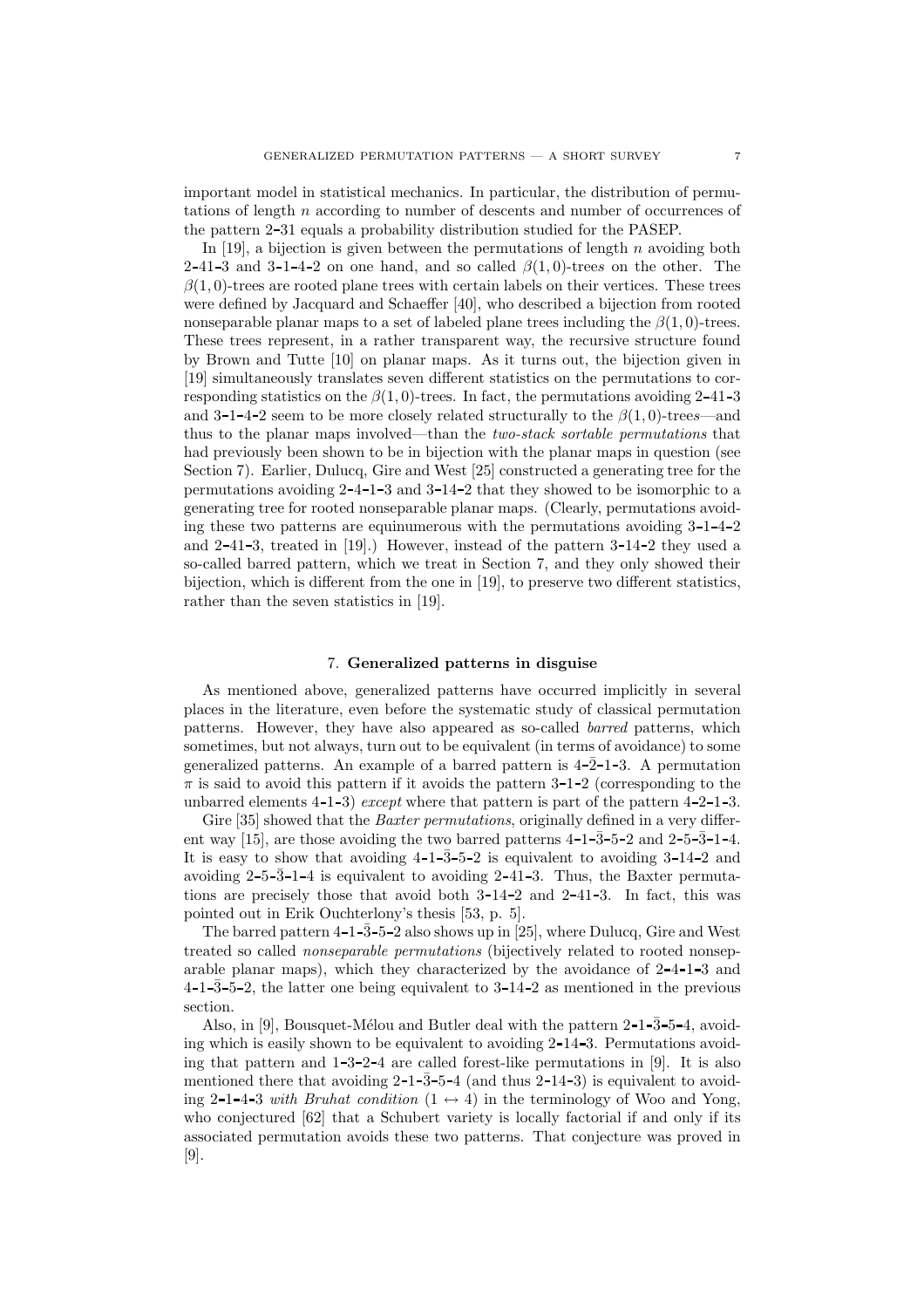Not all barred patterns can be expressed in terms of generalized patterns, however. For example, West [59] showed that two-stack sortable permutations are characterized by the simultaneous avoidance of 2 3 4 1 and the barred pattern  $2-\overline{5}-3-4-1$ , and it is easy to show that no generalized pattern is avoided by the same permutations as those avoiding  $2-\overline{5}-3-4-1$ . It is also easy to show that there is no pair of generalized patterns of length 4 that is avoided by the same permutations as those that avoid  $2-3-4-1$  and  $2-\overline{5}-3-4-1$ . A consequence of this is that two-stack sortability of a permutation cannot be characterized by the avoidance of a set of generalized patterns. This is because there are precisely two permutations of length four that are not two-stack sortable, namely 2341 and 3241, so such a set would have to contain two generalized patterns whose underlying permutations (obtained by disregarding the dashes in the patterns) were 2341 and 3241. It is easy to check, by computer, that no such pair will do the job.

Also Callan [13] has shown that the number of permutations avoiding  $31-4-2$ is the same as the number avoiding the barred pattern  $3-\overline{5}-2-4-1$ , although these are not the same permutations. (As mentioned above, Callan [14] has given two recursive formulas for this number.)

An obvious open problem here is to determine when avoiding a barred pattern is equivalent to avoiding a generalized pattern.

## 8. Asymptotics

As mentioned before, the Stanley-Wilf conjecture, proved by Marcus and Tardos [49], says that the number of permutations of length n avoiding any given classical pattern p is bounded by  $C^n$  for some constant C depending only on p.

In [27], Elizalde studies asymptotics for the number of permutations avoiding some generalized patterns and concludes that, in contrast to the classical patterns, there probably is "a big range of possible asymptotic behaviors." Although much work remains to be done here, and although it is not clear how varied this behavior can be, the extremes are already known. Namely, whereas the number of permutations of length n avoiding a classical pattern is bounded by  $c^n$  for a constant c, Elizalde [27, Theorem 4.1] shows that the number  $\alpha_n(\sigma)$  of permutations of length n avoiding a dashless (or *consecutive*) pattern  $\sigma$  of length at least three satisfies

$$
c^n n! < \alpha_n(\sigma) < d^n n!
$$

for some constants c and d (where, clearly,  $0 < c, d < 1$ ).

An interesting open question related to this is which generalized patterns, apart from the classical ones, satisfy the Stanley-Wilf conjecture. It has been pointed out by Hardarson [39] that a pattern containing a block with at least two letters  $a$  and  $b$ , with  $a < b$ , and a letter x in some other block, with  $x < a$  or  $b < x$ , can not satisfy the Stanley-Wilf conjecture, because there will be at least as many permutations avoiding it as there are permutations that avoid 1 23, and the number of such permutations is known not to satisfy the Stanley-Wilf conjecture (these are the Bell numbers). Thus, essentially the only open cases left are the patterns  $2-3-41$ ,  $3-2-41$ ,  $3-41-2$  and  $2-41-3$ , which all have the same avoidance for  $n \leq 10$ . If these patterns turn out not to satisfy the Stanley-Wilf conjecture, that would prove the tempting conjecture that a generalized pattern satisfies the Stanley-Wilf conjecture if and only if it is avoided by the same permutations as the classical pattern with the same underlying permutation. As mentioned in Section 4, it has been shown by Hardarson [38] that this happens only for patterns of length 3 or less.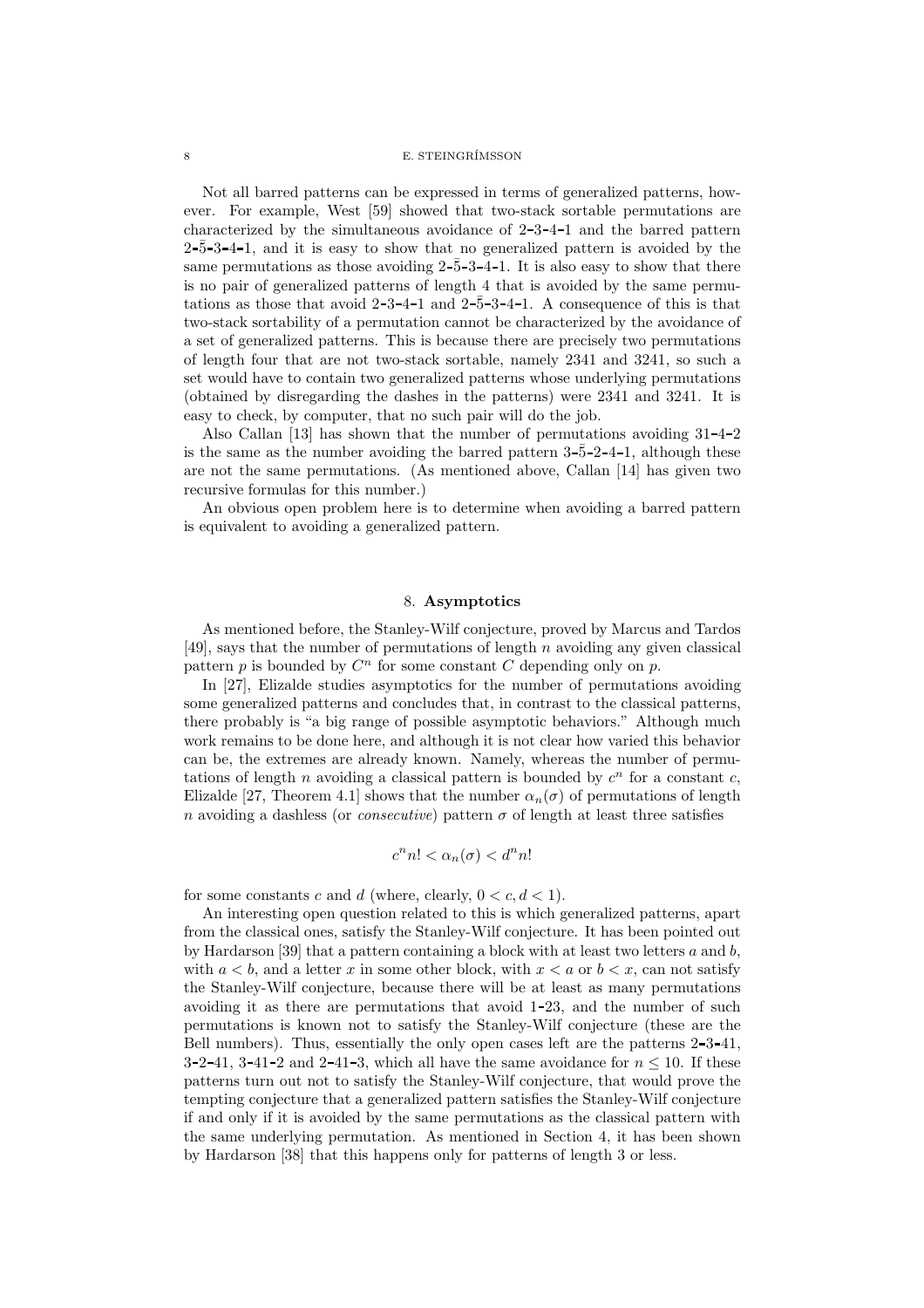#### 9. Further generalizations

Kitaev, in [45], introduced a further generalization of generalized patterns (GPs), namely the partially ordered generalized patterns or POGPs. These are GPs where some letters may be incomparable in size. An example of such a pattern is  $3-12-3$ . an occurrence of which consists of four letters, the middle two adjacent (and in increasing order) and the first and the last both greater than the middle two, with no condition on the relative sizes of the first and the last letter. Avoiding the pattern  $3-12-3$  is equivalent to avoiding both  $3-12-4$  and  $4-12-3$ . Indeed, an *occurrence* of  $3$ -12-3 is equivalent to an occurerence of either  $3$ -12-4 or  $4$ -12-3. In general, a POGP is equal, as a function counting occurrences, to a sum of GPs.

In [38], Hardarson finds EGFs for the avoidance of  $k-\sigma-k$ , where  $\sigma$  is any dashless partially ordered pattern and k is larger than any letter in  $\sigma$ , in terms of the EGF for the avoidance of  $\sigma$ . In the special case where  $\sigma = 12$  he gives a bijection between permutations avoiding 3 12 3 and bicolored set partitions, that is, all partitions of a set where each block in the partition has one of two possible colors. Also, for  $\sigma = 121$ , he gives a bijection between permutations of length  $n+1$  avoiding 3-121-3 and the Dowling lattice on  $\{1, 2, \ldots, n\}.$ 

One interesting, and curious, result arising from Kitaev's study of POGPs in [45] is that knowing the EGF for the avoidance of a dashless pattern  $p$  is enough to find the EGF for the entire distribution of the maximum number of non-overlapping *occurrences* of p. Two occurrences of p in a permutation  $\pi$  are non-overlapping if they have no letter of  $\pi$  in common. For example, the permutation 4321 has three descents (occurrences of 21), but only two non-overlapping descents. Namely, Kitaev [45] proves the following theorem:

**Theorem** (Kitaev [45], Theorem 32). Let p be a dashless pattern. Let  $A(x)$  be the EGF for the number of permutations that avoid p and let  $N(\pi)$  be the maximum number of non-overlapping occurrences of p in  $\pi$ . Then

$$
\sum_{\pi} y^{N(\pi)} \frac{x^{|\pi|}}{|\pi|!} = \frac{A(x)}{1 - y((x - 1)A(x) + 1)},
$$

where the sum is over all permutations of lengths  $0, 1, 2, \ldots$ .

Alternative proofs, and some extensions, of Theorem 9 were given by Mendes [50] and by Mendes and Remmel [51], using the theory of symmetric functions.

A generalization in a different direction is the study of generalized patterns on words, that is, on permutations of multisets. Research in this area has only recently taken off, even in the case of classical patterns. For the generalized patterns, see [6, 12, 42].

Finally, Burstein and Lankham have considered barred generalized patterns, in relation to patience sorting problems (see [11], which also has further references).

#### References

- [1] M.H. Albert, M. Elder, P. Westcott and M. Zabrocki: On the Stanley-Wilf limit of 4231 avoiding permutations and a conjecture of Arratia, Adv. Appl. Math. 36(2) (2006), 96–105.
- [2] D. André: Développements de sec x et tan x, Comptes Rendus Acad. Sci., Paris 88 (1879), 965–967.
- [3] d. André :Mémoire sur les permutations alternées." J. Math.  $7$  (1881), 167–184.
- [4] E. Babson, E. Steingrímsson: Generalized permutation patterns and a classification of the Mahonian statistics, Sém. Lothar. Combin., B44b (2000), 18 pp.
- [5] A. Bernini, L. Ferrari and R. Pinzani: Enumerating Permutations Avoiding Three Babson-Steingrímsson Patterns, Annals Combin. 9 (2005), 137-162.
- [6] A. Bernini, L. Ferrari, R. Pinzani: Enumeration of some classes of words avoiding two generalized patterns of length three, preprint, arXiv:0711.3387v1.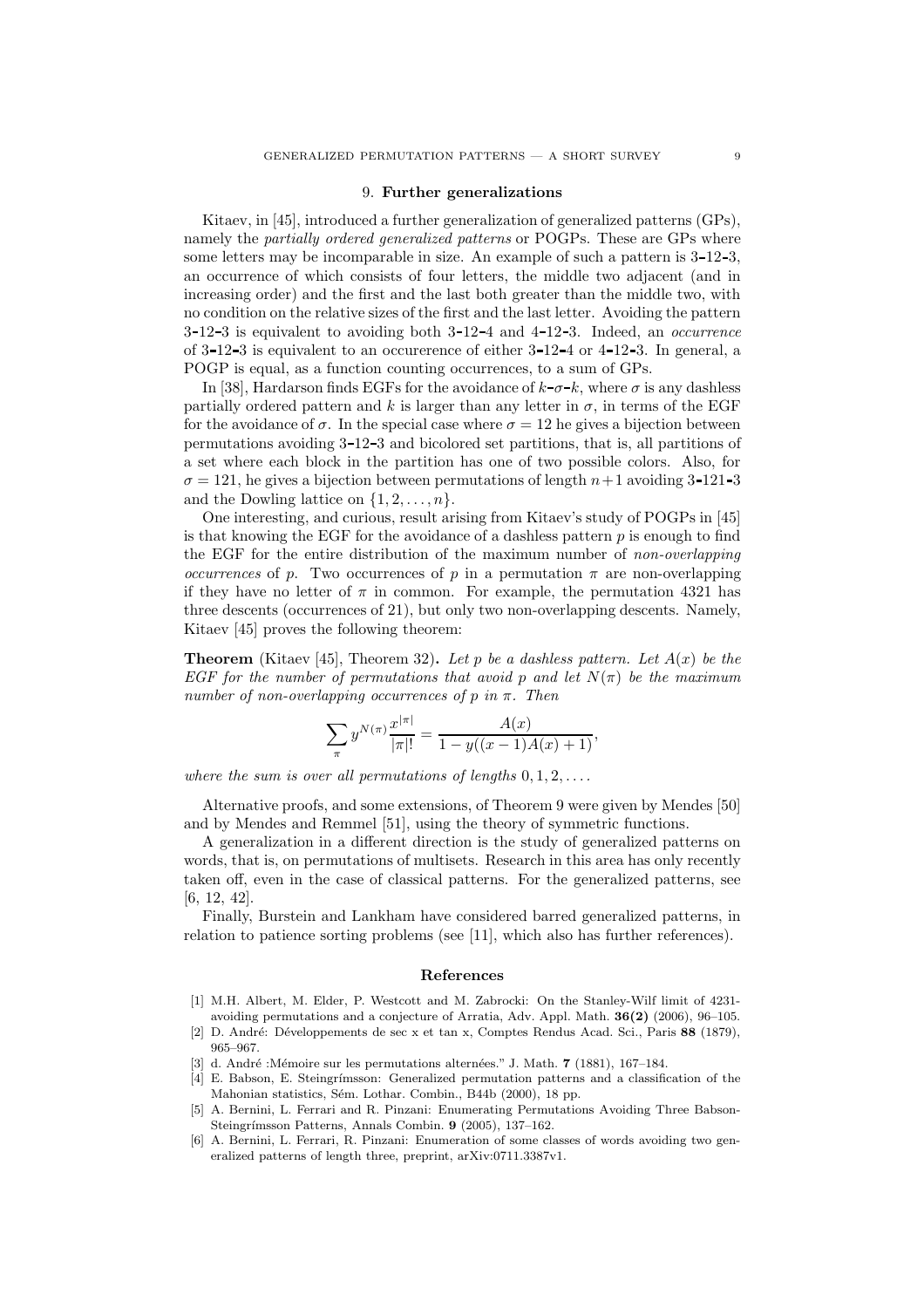- [7] A. Bernini, E. Pergola: Enumerating permutations avoiding more than three Babson-Steingrímsson patterns, J. Integer Seq. 10 (2007), Article 07.6.4, 21 pp. (electronic).
- [8] Miklós Bóna: Exact enumeration of 1342-avoiding permutations; A close link with labeled trees and planar maps, J. Combin. Theory Ser. A 80 (1997), 257–272.
- [9] M. Bousquet-Mélou and S. Butler:-like permutations, Ann. Comb. 11 (2007) 335–354.
- [10] W. G. Brown and W. T. Tutte: On the enumeration of rooted non-separable planar maps, Canad. J. Math. 16 (1964), 572–577.
- [11] A. Burstein and I. Lankham: Restricted Patience Sorting and Barred Pattern Avoidance, preprint, arXiv:math.CO/0512122.
- [12] A. Burstein, T. Mansour: Words restricted by 3-letter generalized multipermutation patterns, Ann. Comb. 7 (2003) 1–14.
- [13] D. Callan: A Wilf equivalence related to two stack sortable permutations, preprint, arXiv:math/0510211v1.
- [14] D. Callan: A Combinatorial Interpretation of the Eigensequence for Composition, J. Integer Sequences 9 (2006), Article 06.1.4.
- [15] F.R.K. Chung, R.L. Graham, V.E. Hoggatt, Jr. and M. Kleiman: The number of Baxter permutations, J. Combin. Theory, Ser. A 24 (1978), 382–394.
- [16] A. Claesson: Generalized Pattern Avoidance, Europ. J. Combin. 22 (2001), 961–971.
- [17] A. Claesson and T. Mansour: Counting Occurrences of a Pattern of Type (1,2) or (2,1) in Permutations, Adv. Appl. Math. 29 (2002), 293-310.
- [18] A. Claesson and T. Mansour: Enumerating permutations avoiding a pair of Babson-Steingrímsson patterns, Ars Combinatoria 77 (2005), 17-31.
- [19] A. Claesson, S. Kitaev and E. Steingrímsson: Two-stack sortable permutations,  $\beta(1,0)$ -trees, planar maps and generalized permutation patterns, in preparation.
- [20] R. J. Clarke, E. Steingrímsson and J. Zeng: New Euler-Mahonian statistics on permutations and words, Adv. in Appl. Math. 18 (1997), 237–270.
- [21] S. Corteel, Crossings and alignements of permutations, Adv. Appl. Math. 38 (2007), 149–163.
- [22] S. Corteel and P. Nadeau: Bijections for permutation tableaux, Europ. J. Combin., to appear. [23] S. Corteel and L.K. Williams: Tableaux combinatorics for the asymmetric exclusion process, Adv. Appl. Math. 39 (2007), 293–310.
- [24] S. Corteel and L.K. Williams: A Markov chain on permutations which projects to the PASEP, Internat. Math. Research Notices 2007, article ID mm055.
- [25] S. Dulucq, S. Gire, and J. West: Permutations with forbidden subsequences and nonseparable planar maps, Disc. Math. 153(1-3) (1996), 85–103.
- [26] S. Dulucq and O. Guibert: Stack words, standard tableaux and Baxter permutations, Disc. Math. **157** (1996), 91-106.
- [27] S. Elizalde: Asymptotic enumeration of permutations avoiding generalized patterns, Adv. in Appl. Math. **36** (2006), 138-155.
- [28] S. Elizalde, M. Noy: Consecutive subwords in permutations, Advances in Applied Mathemat $ics 30 (2003), 110-125.$
- [29] P. Flajolet: Combinatorial aspects of continued fractions, Disc. Math. 41 (1982), 125–161.
- [30] D. Foata and A. Randrianarivony: Two oiseau decompositions of permutations and their application to Eulerian calculus, Europ. J. Combin. 27 (2006), 342–363.
- [31] D. Foata and D. Zeilberger: Denert's permutation statistic is indeed Euler-Mahonian, Studies in Appl. Math. 83 (1990),31-59.
- [32] D. Foata and D. Zeilberger: Babson-Steingrímsson statistics are indeed Mahonian (and sometimes even Euler-Mahonian), Adv. Applied Math. 27 (2001), no. 2-3, 390–404.
- [33] J. Françon and X. G. Viennot: Permutations selon les pics, creux, doubles montées, doubles descentes, nombres d'Euler, nombres de Genocchi, Disc. Math. 28 (1979), 21–35.
- [34] I. Gessel:, Symmetric functions and P-recursiveness. J. Combin. Theory Ser. A 53 (1990), 257–285.
- [35] S. Gire: Arbres, permutations à motifs exclus et cartes planaires: quelques problèmes algorithmique et combinatoire, Ph.D. thesis, Université Bordeaux I (1993).
- [36] I. Goulden, D. Jackson: *Combinatorial Enumeration*, Wiley, 1983.
- [37] J. Haglund: q-rook polynomials and matrices over finite fields, Adv. in Appl. Math. 20 (1998), no. 4, 450–487.
- [38] M.T. Hardarson: Avoidance of partially ordered generalized patterns of the form  $k-\sigma-k$ , arXiv:0805.1872v1.
- [39] M.T. Hardarson: Personal communication, 2008.
- [40] B. Jacquard and G. Schaeffer: A bijective census of nonseparable planar maps, J. Combin. Theory Ser. A, 83, No. 1 (1998), 1–20.
- [41] S. Kitaev: Multi-avoidance of generalized patterns, Disc. Math. 260 (2003), 89–100.